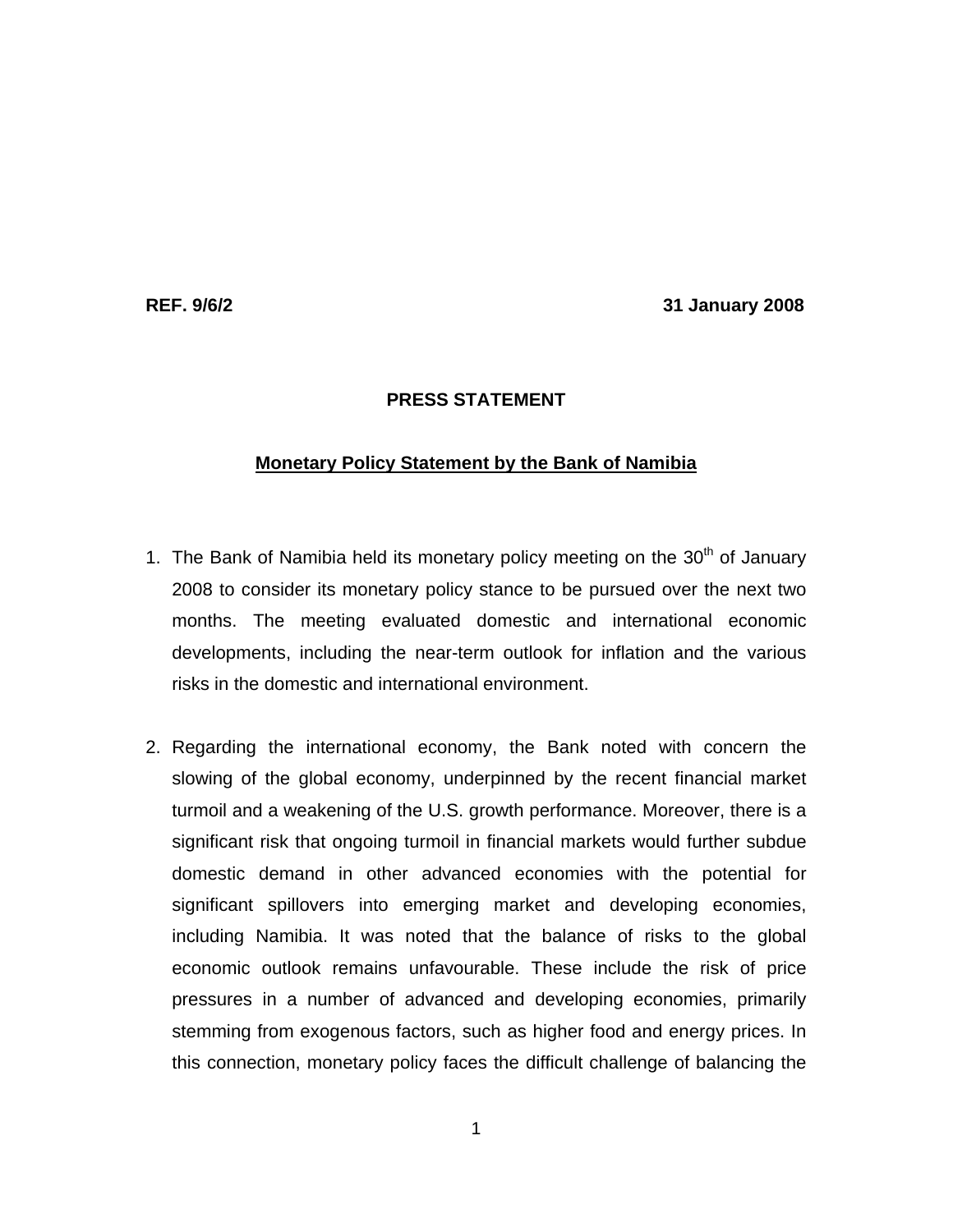risks of higher inflation and slower economic activity; although a possible softening of oil prices could moderate inflation pressures.

- 3. Regarding the Namibian economy, it was noted that following the adjustment of petrol and diesel prices by 1.7 percent and 7.8 percent on the  $1<sup>st</sup>$  of December 2007, the annual rate of inflation increased moderately to 7.1 percent in December from 6.6 percent in October 2007. Food price inflation also continued to put upward pressure on the overall price levels, growing at a brisk rate of 13.6 percent in December 2007, albeit a slight moderation from 13.8 percent in the preceding month. Nevertheless, available demand indicators, such as private sector credit extension and vehicle sales, show that the growth in domestic demand continues to be subdued largely in response to tightened monetary conditions.
- 4. Growth in private sector credit eased from 16.6 percent in November 2006 to 13.5 percent, in November 2007. The slowdown in private sector credit growth was mainly attributed to credit extended to individuals, whilst credit extended to businesses showed a slight increase during the same period. At an annual rate, growth in credit extended to individuals slowed to 12.9 percent at the end of November 2007 from 18.6 percent in the corresponding month of the previous year. In contrast, growth in credit extended to businesses increased to 14.6 percent at the end of November 2007 from 13.0 percent one year earlier. The expansion in credit extended to businesses was mainly influenced by seasonal factors, such as short-term financing of increased inventory for the holiday season. It is worth noting that growth in asset-backed credit also displayed a downward trend. For instance, growth in mortgage loans, which accounts for the bulk of private sector credit, decelerated from 26.2 percent at the end of November 2006 to 14.3 percent at the end of November 2007. Similarly, growth in instalment credit decelerated to 3.6 percent at the end of November 2007 from 18.4 percent at the end of November 2006.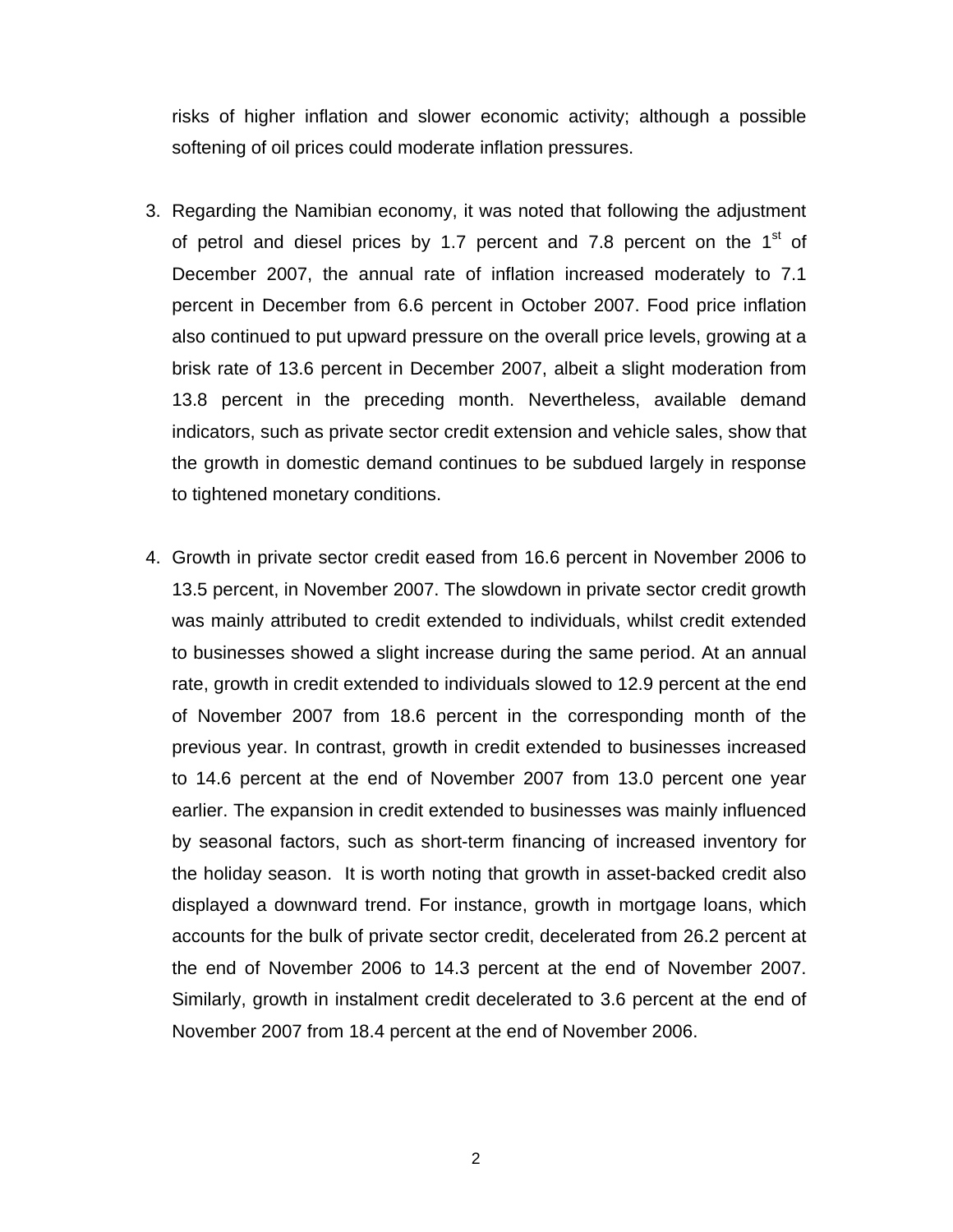- 5. Moreover, the annual growth in total vehicle sales declined considerably, falling by 1.7 percentage points to 7.4 percent in December 2007 from 9.1 percent in the corresponding month of the preceding year. The decline was mainly reflected in the number of commercial vehicle sold, which contracted by 10.5 percent as opposed to an increase of 19.5 percent over the same period in the preceding year. On the other hand, the number of passenger vehicles sold rose significantly by 33.2 percent in December 2007 from a decline of 3.1 percent recorded in December 2006. However, the December 2007 increase in the sales of passenger vehicles was mainly due to the completion of fleet orders for the year.
- 6. Price developments since the last monetary policy meeting in December last year indicate that inflation has resumed a rising trend. The national consumer price index (NCPI) increased from 6.6 percent in October to 6.9 percent in November and then to 7.1 percent in December 2007 after having decelerated since August 2007.
- 7. The increase in inflation was mainly caused by the increases in annual transport inflation, which accelerated to 6.3 percent in December 2007 from 4.0 percent in October. This was largely attributed to an increase in the 'operation of personal transport equipment' sub-category, which accelerated from 9.1 percent in October to 13.0 percent in December 2007.
- 8. Food price inflation, although moderating, continues to put pressure on the consumer price index by increasing slightly to 13.6 percent in December from 13.5 percent in October 2007. The overall increase in international food prices continues to be underpinned by the general strong demand in emerging markets economies such as India and China, regional drought spells and the conversion of crops into bio-fuels, as an alternative energy source. The demand for bio-fuels is expected to increase as the world shifts to the use of more environmentally friendly energy sources, and as crude oil prices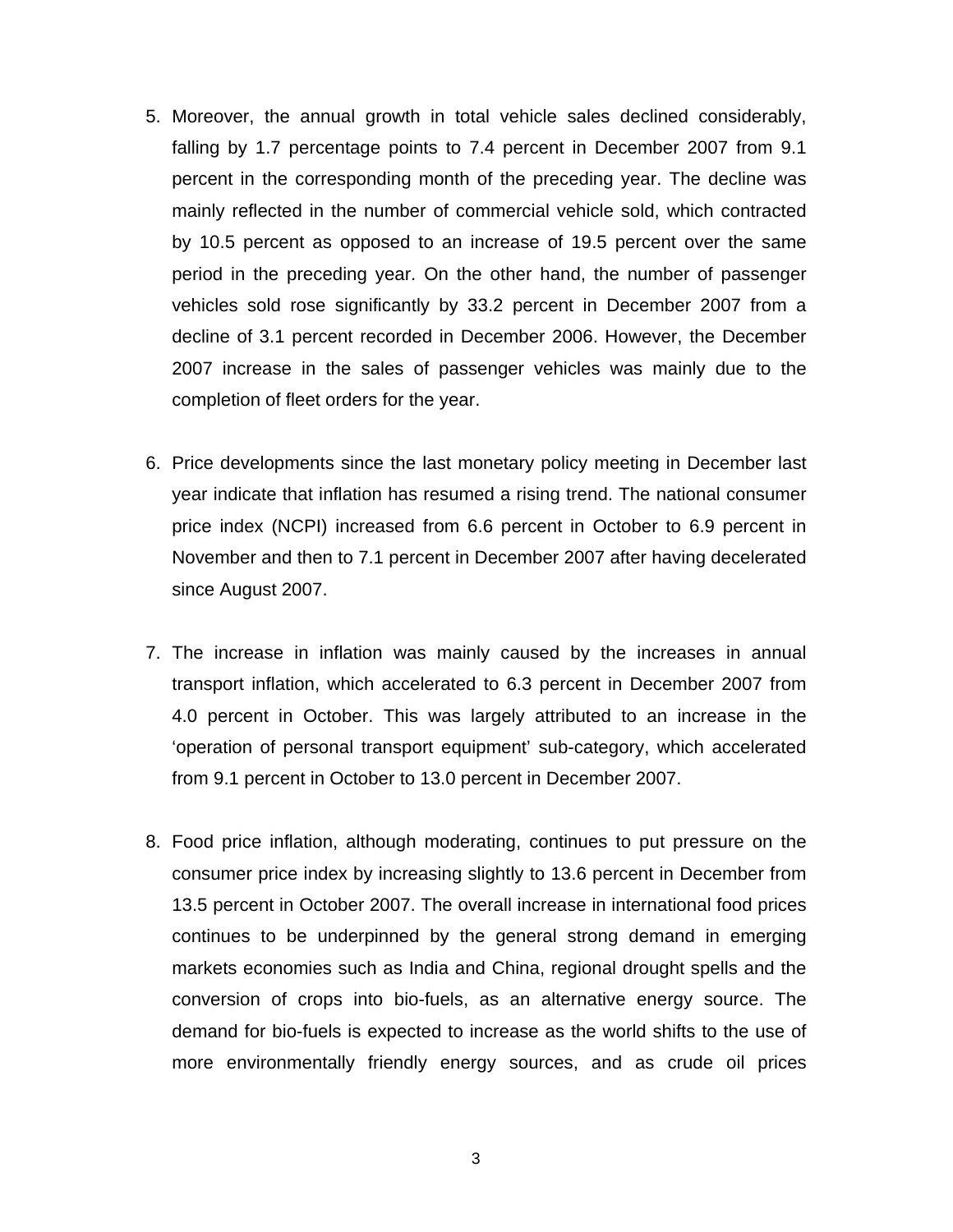continue to be relatively high. It is therefore expected that food inflation will remain high, at least for the first half of 2008.

- 9. Looking ahead, the risks to the inflation outlook remain on balance slightly tilted to the upside, especially the pressure stemming from the latest increase in the South African Producer Price Index (PPI). The PPI, a leading indicator for consumer price inflation both in South Africa and in Namibia, accelerated from 9.1 percent in November to 10.3 percent in December 2007. However, it is expected that crude oil prices would subside, amid fears that the US economy is heading for a recession.
- 10. Going forward, local domestic demand conditions are continuing to moderate, thus the risks to inflation from these components have eased. Domestic inflation has, nevertheless, increased, primarily because of transport inflation. This could, however, mainly be attributed to high crude oil prices that prevailed in the last quarter of 2007, coupled with high food prices. The risks of increasing food prices due to the rise in the demand for bio-fuels and drought, therefore, remain tilted to the upside. Oil prices are, nevertheless, expected to subside in the latter part of the year, mainly because of the slowing demand in the world economy.
- 11. Overall, the fundamentals of the Namibian economy remain sound and supportive of the monetary policy stance in the context of the currency peg. These fundamentals include the prudent fiscal policy stance, which have led to positive fiscal balances and debt reduction. Moreover, underpinned by favourable commodity prices and strong SACU receipts, the external current account position remains robust. In this connection, it should be noted that despite excess liquidity conditions, the international reserves position of the country, currently standing at a comfortable level of N\$7.8 billion, is more than adequate to meet the country's short-term external liabilities and to cover more than three months of imports.